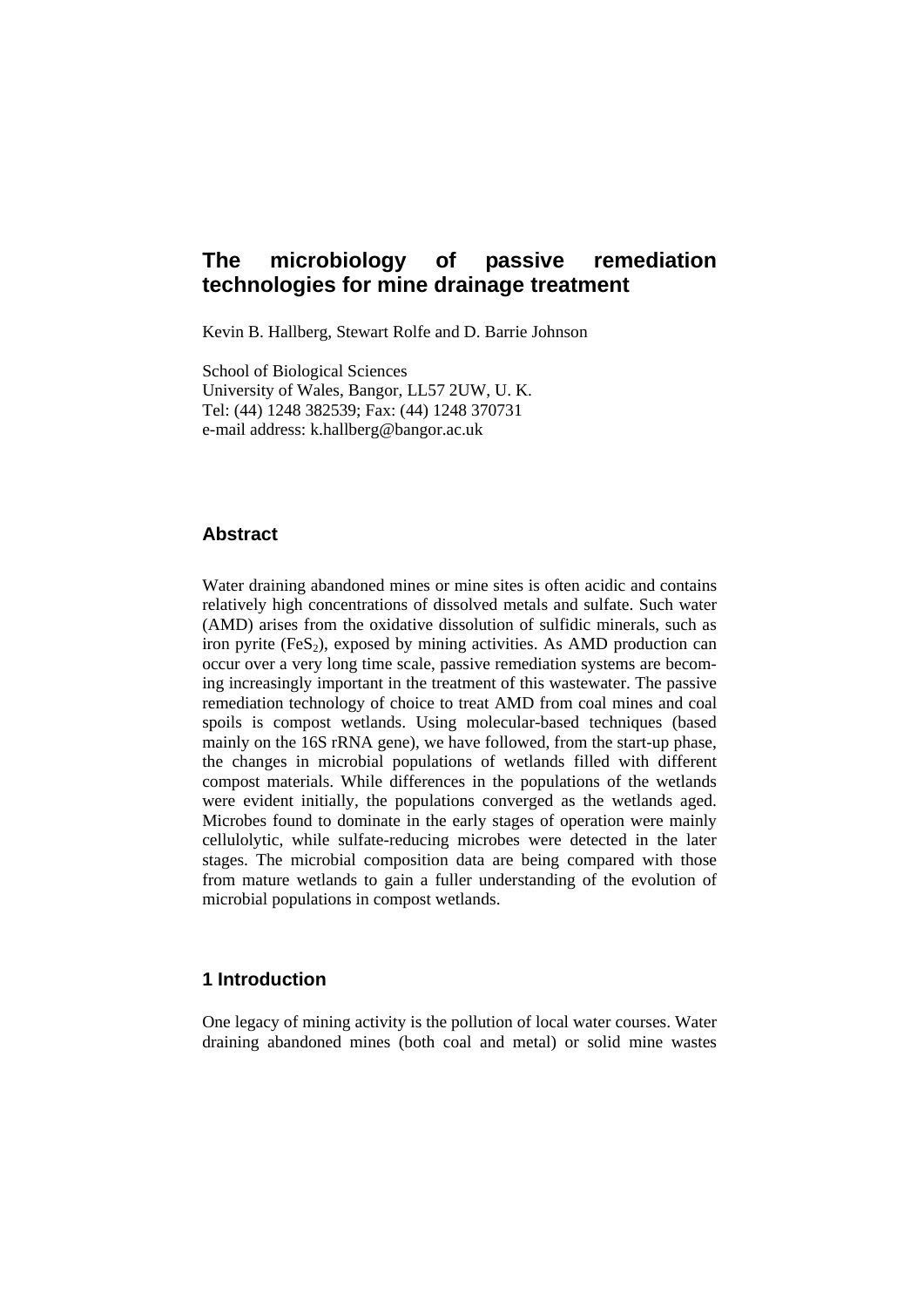(spoils or flotation tailings) often contains relatively large amounts of heavy metals. Such water can have variable pH depending on the availability of buffering salts (usually in the form of carbonate), even though it is often referred to as acid mine drainage (AMD). When AMD enters surrounding ground or surface waters, the oxidation and precipitation of metals such as iron, aluminium and manganese in AMD generates acidity, negatively impacting the receiving waters. More complete details on the formation and nature of AMD can be found elsewhere (Bank et al. 1997; Nordstrom 2000; Johnson 2003).

The low pH, combined with the higher solubility of metals at lower pH, causes severe toxicity to life within waters that are impacted by AMD. Additionally, as the iron (and aluminium) precipitate, they form a yellow/orange coating on water course surfaces, which prevents reproduction of macroscopic life and disrupts the food chain for higher life forms such as fish. Also, water that has been impacted by mine drainage is unsuitable for use as domestic or industrial water supplies. For these reasons, there is an urgent need to improve technologies that, in the long term, inhibit AMD formation or if this is not possible to treat AMD prior to release into the environment.

Treatment of AMD is currently achieved by either active or passive means (Johnson and Hallberg 2004). Active treatment entails the addition of chemical reagents such as lime (calcium oxide) to neutralize the AMD and to cause the precipitation of metals in solution. Since active treatment is costly, in terms of both capital and operating costs, and requires continual monitoring, passive treatment of AMD is becoming increasingly an attractive option. Passive treatment of AMD often takes advantage of the ability of microorganisms to generate alkalinity and immobilize metals, essentially reversing the formation of AMD. The major mechanisms by which microbes generate alkalinity is though solid-phase iron reduction  $(Eq. 1)$  and sulfate reduction  $(Eq. 2)$ , where  $CH<sub>2</sub>O$  represents organic matter), which also leads to metal immobilization as solid sulfides.

$$
Fe(OH)3 + 3H+ + e- \rightarrow Fe2+ + 3H2O
$$
 (1)

$$
SO_4^{2-} + 2CH_2O + 2H^+ \to H_2S + 2H_2CO_3
$$
 (2)

Although passive treatment schemes vary in engineering design and construction (Younger et al. 2002), several of the more successful are compost based wetlands. These wetlands have been constructed such that the AMD passes through compost that has been added to drive the microbial sulfate reduction. While these systems are generally successful, various questions still need to be addressed about their operation, including the rates at which key biochemical reactions occur and the mechanism by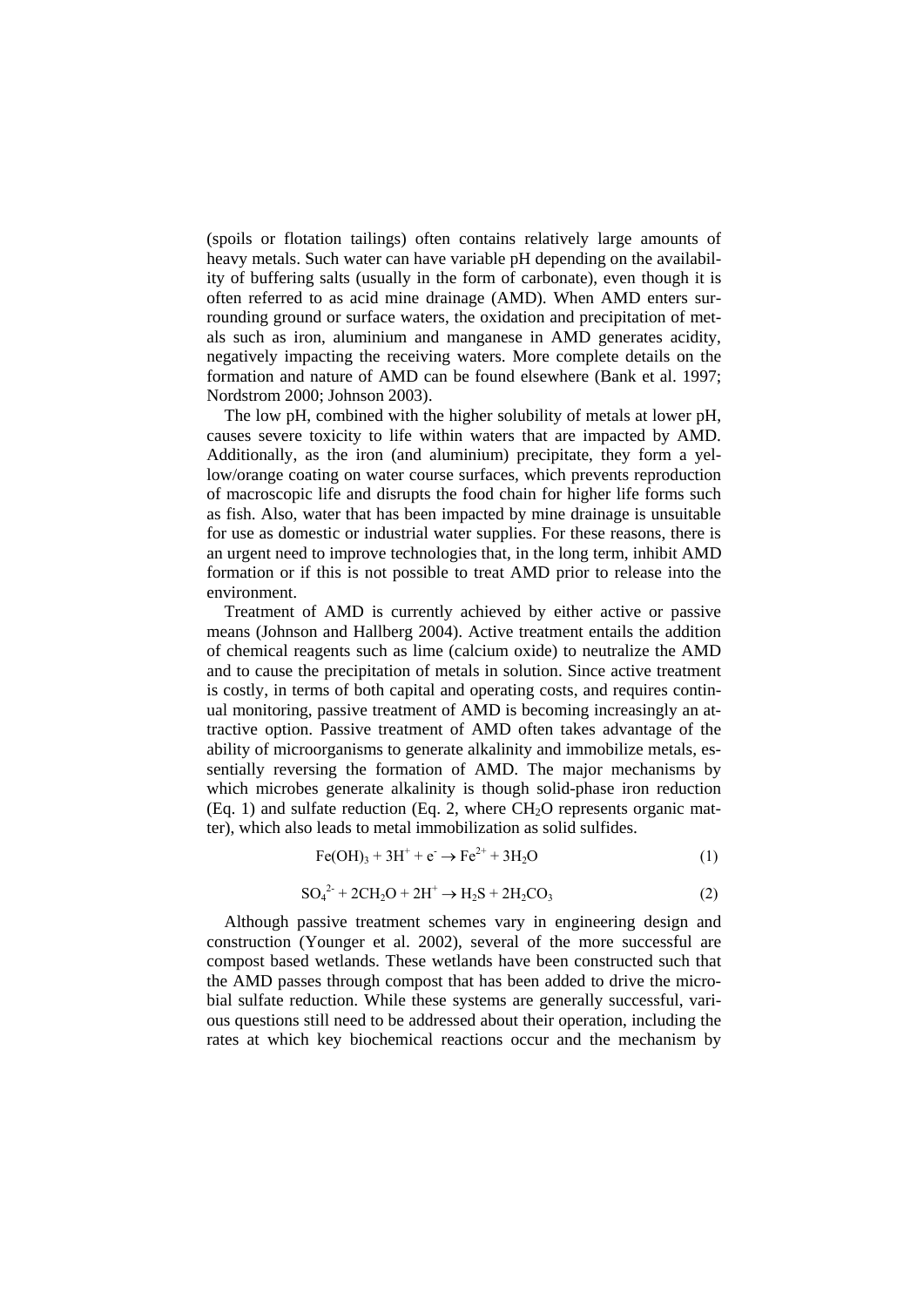which, and rates at which, carbon supply to the sulfate reducing bacteria occurs. Such questions will help to make more sound predictions of longevity of compost-based wetlands.

To begin addressing these questions, we have taken advantage of three pilot-scale wetlands that were newly constructed at an abandoned coal mine near Aspatria, in Cumbria, U.K. The wetlands were constructed to test the suitability of different substrates, including dried sewage sludge, paper pulp mill waste or a mixture of the two, to treat coal spoil runoff. Using molecular based techniques, we have followed the changes of the microbial population during the initial period of operation of the three wetlands, as well as following changes of the sulfate-reducing bacteria that were present. We also identified the dominant microbes in the wetlands and the SRB that were detected.

# **2 Materials and Methods**

#### **2.1 Site description and sampling**

The pilot-scale wetlands at the Aspatria site were constructed in October, 2002, by IMC Group Consulting Ltd. The site consisted of three 7.5 m wide by 27 m long surface-flow ponds (5-10 cm water depth), each filled with a different substrate, through which the coal spoil run-off passed (Fig. 1). The water chemistry of the influent to the three ponds is given in Table 1.

On site measurements included temperature, pH, redox (given against the standard hydrogen electrode potential, Eh), dissolved oxygen (DO), and conductivity were made with a YSI556 multimeter (Yellow Springs Instruments, Ohio, U.S.A.). Grab samples for chemical analysis were taken in sterile plastic sampling tubes and were filtered on-site for sulfate analysis (nitrocellulose, 0.2 μm pore size). Samples for ferrous iron analysis were added directly (or diluted first with  $10 \text{ mM H}_2\text{SO}_4$  if necessary) to the FerroZine reagent prepared according to Lovley and Phillips (1987). Water samples were transported on ice to the laboratory.

Surface (1-5 cm) sediment material was sampled from the centre of each pond on the first trip, and 3 random surface sediment samples were taken from each pond on the second sampling event. The samples were collected into sterile plastic sample bottles and transported on ice to the laboratory, where they were processed within 12 hours. Pore water was extracted from the sediment by centrifugation and filtration (as above). The pore water was either immediately analysed or was frozen (-20ºC).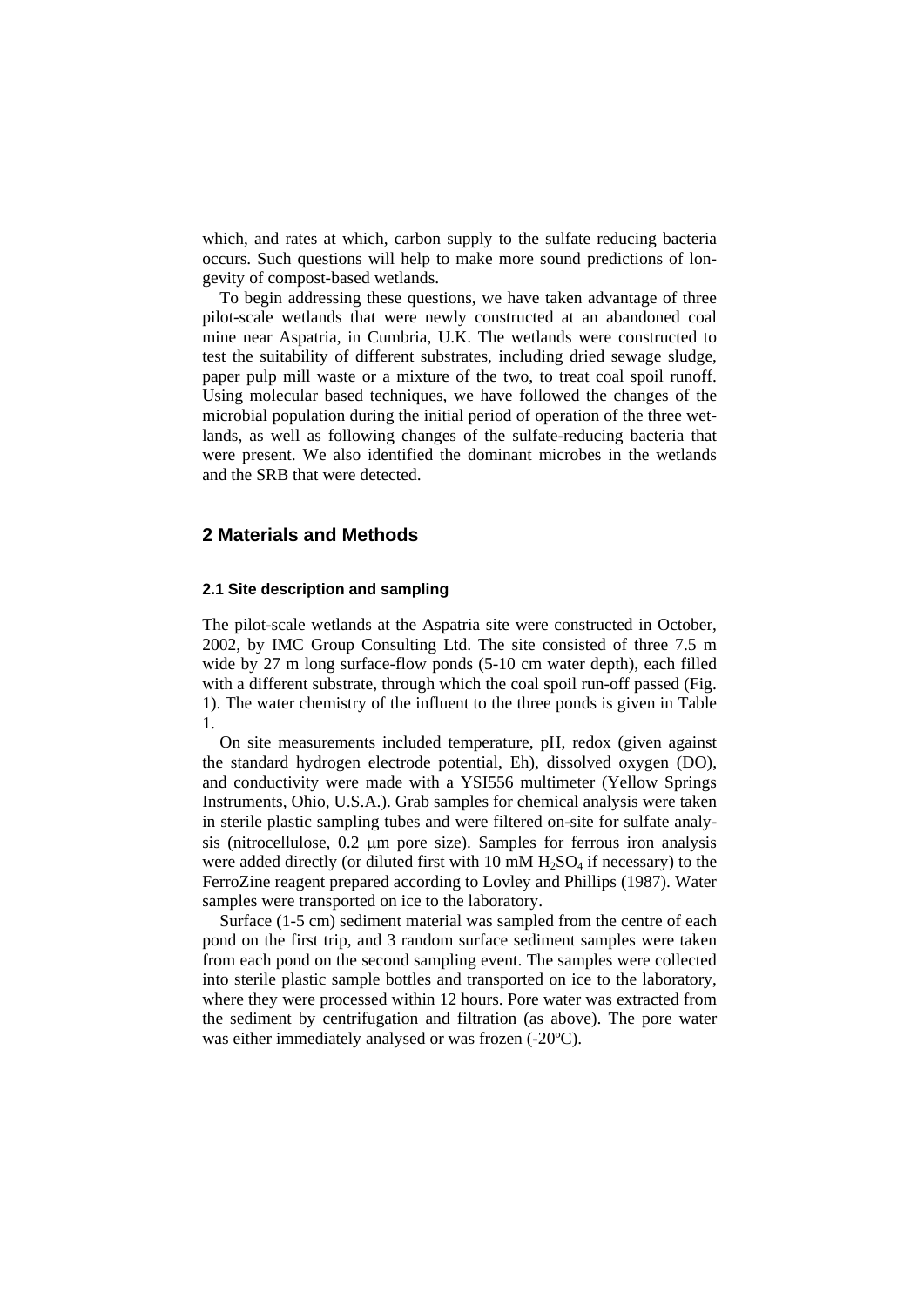

**Fig. 1.** Schematic diagram of the Aspatria pilot-scale wetland site. The arrows show direction of the coal spoil runoff flow. Each pond measures 27 m by 7.5 m (not drawn to scale).

#### **2.2 Chemical analyses**

Ferrous iron concentration in water samples was determined by measuring the FerroZine-ferrous iron complex at 562 nm in a Cecil 1011 spectrophotometer within 24 hours after sample collection (the coloured complex is stable for at least 96 hours). Total soluble iron was determined by adding excess ascorbic acid and remeasuring the absorbance, diluting the samples with 10 mM  $H<sub>2</sub>SO<sub>4</sub>$  if necessary. Sulfate was determined turbidimetrically (as insoluble  $BaSO<sub>4</sub>$ ) using the Hydrocheck system (WPA, U.K.).

#### **2.3 Molecular analysis**

DNA was extracted from 0.5 g of sediment samples using the UltraClean<sup>™</sup> Soil DNA Kit (MO BIO Laboratories, Inc., U.S.A.). Further purification was achieved with polyvinylpolypyrrolidone (Berthelet et al. 1996).

Amplification of 16S rRNA genes from the purified DNA by the polymerase chain reaction was as described previously (Okibe et al. 2003). The genes encoding the  $\alpha$ -subunit of the adenosine-5'-phosphosulfate reductase gene (*apsA*), encoding for a subunit of an enzyme involved in sulfate reduction, were amplified from Aspatria DNA as described previously (Friedrich, 2002) except that the annealing temperature was 45ºC.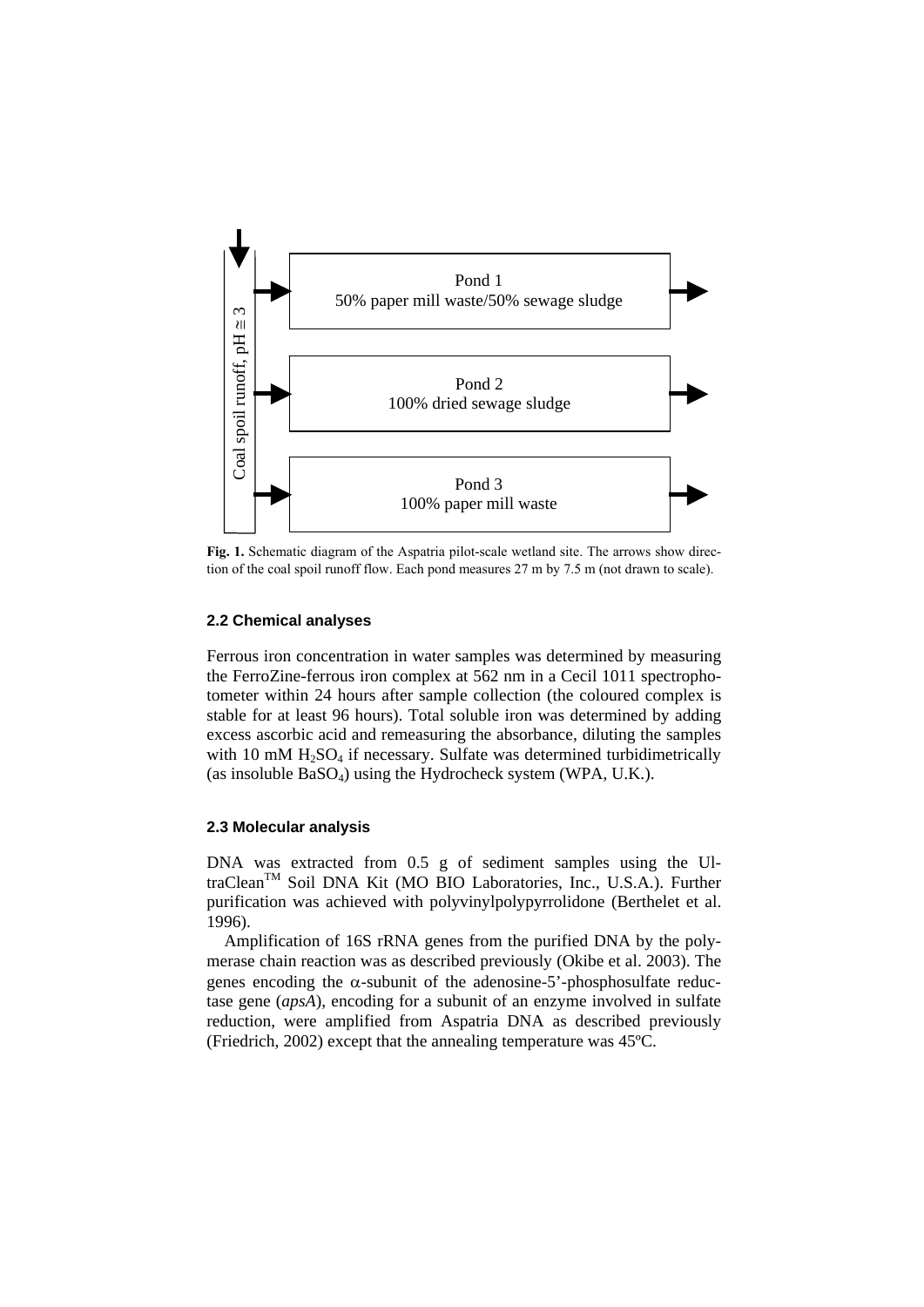The diversity of the amplified genes was determined by terminal restriction fragment length polymorphism (T-RFLP) analysis (Marsh 1999). In this case, the genes were amplified as above in three independent reactions using forward primers labelled with the fluorescent molecule Cy5. The resulting amplification products were pooled prior to digestion with the restriction enzymes *Cfo* I or *Msp* I. The resulting Cy5-labelled terminal restriction fragments (T-RFs) were resolved on a CEQ8000 genetic analysis system (Beckman Coulter, U.K.) to within  $\pm 1$  nucleotide. For the purposes of this study, a T-RF was considered to represent a single microorganism, though a T-RF may in fact represent more than one microbe. Also, T-RFLP was used in a quantitative manner, but it should be noted that such analysis represents the final yield of the respective amplified genes, which is not necessarily directly proportional with the number of microbes present in the sediment sample.

Clone libraries of the 16S rRNA and *apsA* genes were constructed by ligating PCR products, generated without labelled primers, to the pGEM®- T Easy Vector (Promega) according to the manufacturer's instructions. Inserts were amplified using the vector specific primers SP6 and T7, and were screened for uniqueness by restriction enzyme digestion using the same enzymes as for T-RFLP analysis. Unique clones were sequenced on the CEQ8000 genetic analysis system with the DTCS QuickStart kit (Beckman Coulter). The sequences thus obtained, or the translated gene products in the case of the *apsA* genes, were compared to genes in public databases by BLAST searching (Altschul, 1997).

### **3 Results**

#### **3.1 Chemical analysis of the Aspatria wetlands**

Following a period of 6 months after construction of the Aspatria wetlands, sampling of the wetlands was undertaken. The coal spoil run-off that entered the ponds was acidic, and contained elevated concentrations of iron (roughly 75% of which was ferrous) and sulfate (Table 1). The solutes (Fe,  $SO_4^2$ , H<sup>+</sup>) in the wetland influent increased from month 6 to month 8, possibly due to the lack of rainfall during this time period.

In contrast, the chemistry of the water that passed through the wetlands improved considerably in the intervening two months (Table 1). The pH of the effluents increased from a range that was similar to the influent at month 6 to near neutral by month 8 while the concentration of iron in the effluents decreased. Also, the Eh of the effluents decreased, indicating that sulfate reduction was occurring in the wetlands. This was most pronounced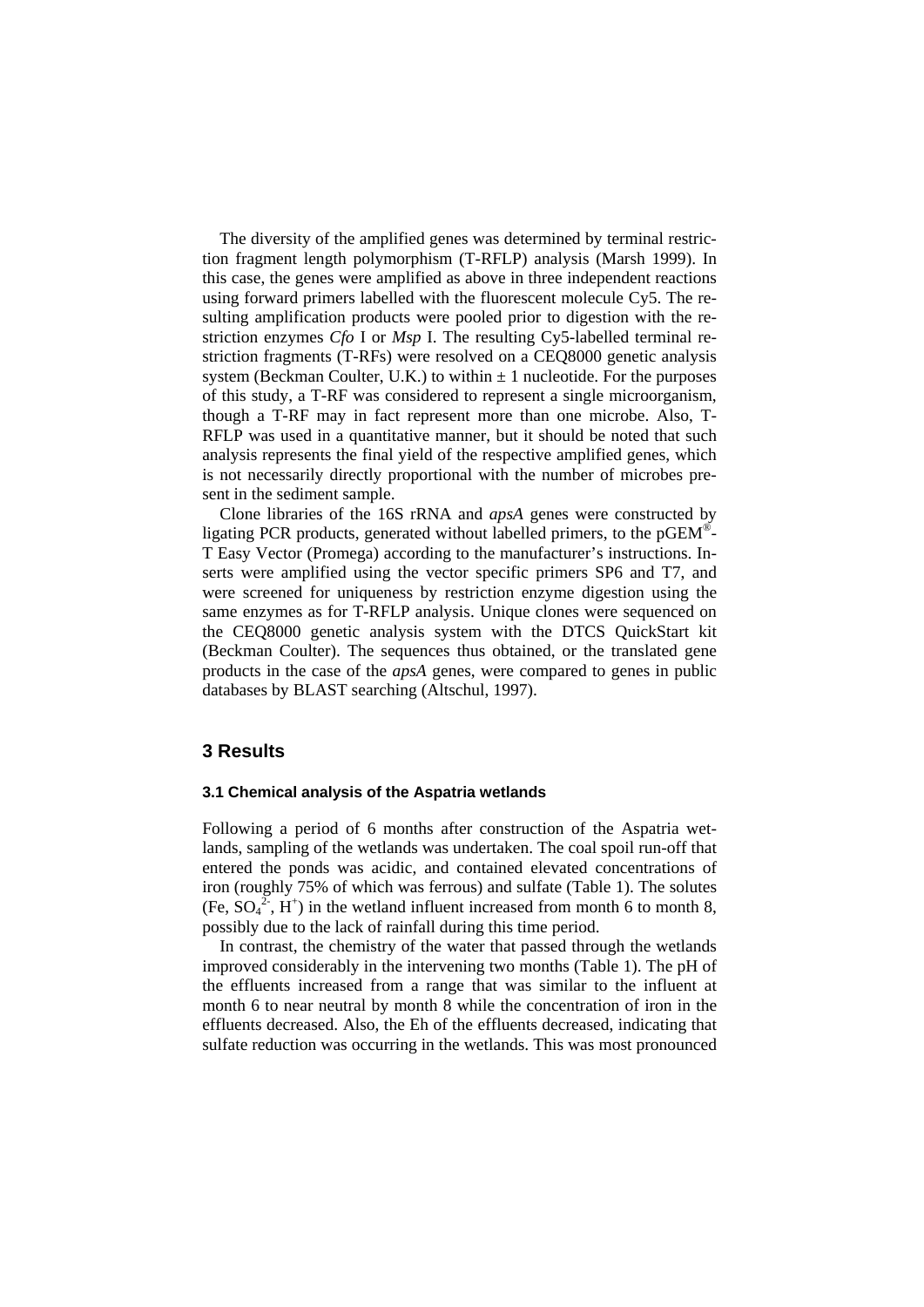in pond 1, where the greatest reduction in sulfate concentration also occurred.

Further indication of sulfate reduction was observed in the Aspatria porewater chemistry (data not shown). Here, lower sulfate concentrations, low Eh and higher pH (compared to the influent and effluents) implied that sulfidogenesis was occurring. The lack of detectable soluble sulfide in the porewaters was due to the measurable concentrations of soluble iron in the porewaters (exclusively as  $Fe^{2+}$ ). Although not measured directly, an indication of the accumulation of metal sulfides was noted as an increased blackening of the sediments taken on month 8 compared to month 6.

**Table 1.** Water chemistry of the coal spoil influent to the Aspatria wetlands and of the effluents from the three ponds on months 6 and 8 of operation.

| Water sample    | pH   | Eh<br>(mV) | Sol. Fe $2^{\overline{+}}$<br>$(mg/L)^*$ | Tot. Sol. Fe<br>$(mg/L)^*$ | Sulfate<br>(mg/L) |
|-----------------|------|------------|------------------------------------------|----------------------------|-------------------|
| 11/02/03        |      |            |                                          |                            |                   |
| Influent        | 2.94 | 625        | 237                                      | 298                        | 1512              |
| Pond 1 Effluent | 3.22 | 591        | 432                                      | 477                        | 2011              |
| Pond 2 Effluent | 2.97 | 628        | 390                                      | 544                        | 2204              |
| Pond 3 effluent | 3.22 | 592        | 430                                      | 491                        | 2031              |
| 15/04/03        |      |            |                                          |                            |                   |
| Influent        | 2.68 | 679        | 533                                      | 694                        | 2912              |
| Pond 1 effluent | 7.4  | 147        | $\theta$                                 | 0                          | 1115              |
| Pond 2 effluent | 6.8  | 712        | 53                                       | 137                        | 2503              |
| Pond 3 effluent | 6.5  | 191        | 76                                       | 81                         | 1912              |

 $*$  Sol. = soluble, that is what passes through a 0.2  $\mu$ m pore-size filter.

#### **3.2 Microbial populations in Aspatria wetlands**

After six months of operation, a survey of the microbial populations in the wetlands at Aspatria was carried out. T-RFLP analysis of the amplified 16S rRNA genes (Fig. 2) revealed that two of the three different wetlands comprised of different microbial populations; no DNA was amplified using DNA purified from pond 2 on this occasion. The amplified DNA from Pond 1 was dominated (60%) by one microbe, represented by a terminal restriction fragment of 356 nucleotides in length. In contrast, the amplified DNA from pond 3 showed more diversity than pond 1, and was dominated to a lesser extent (20%) by one microbe with a T-RF of 99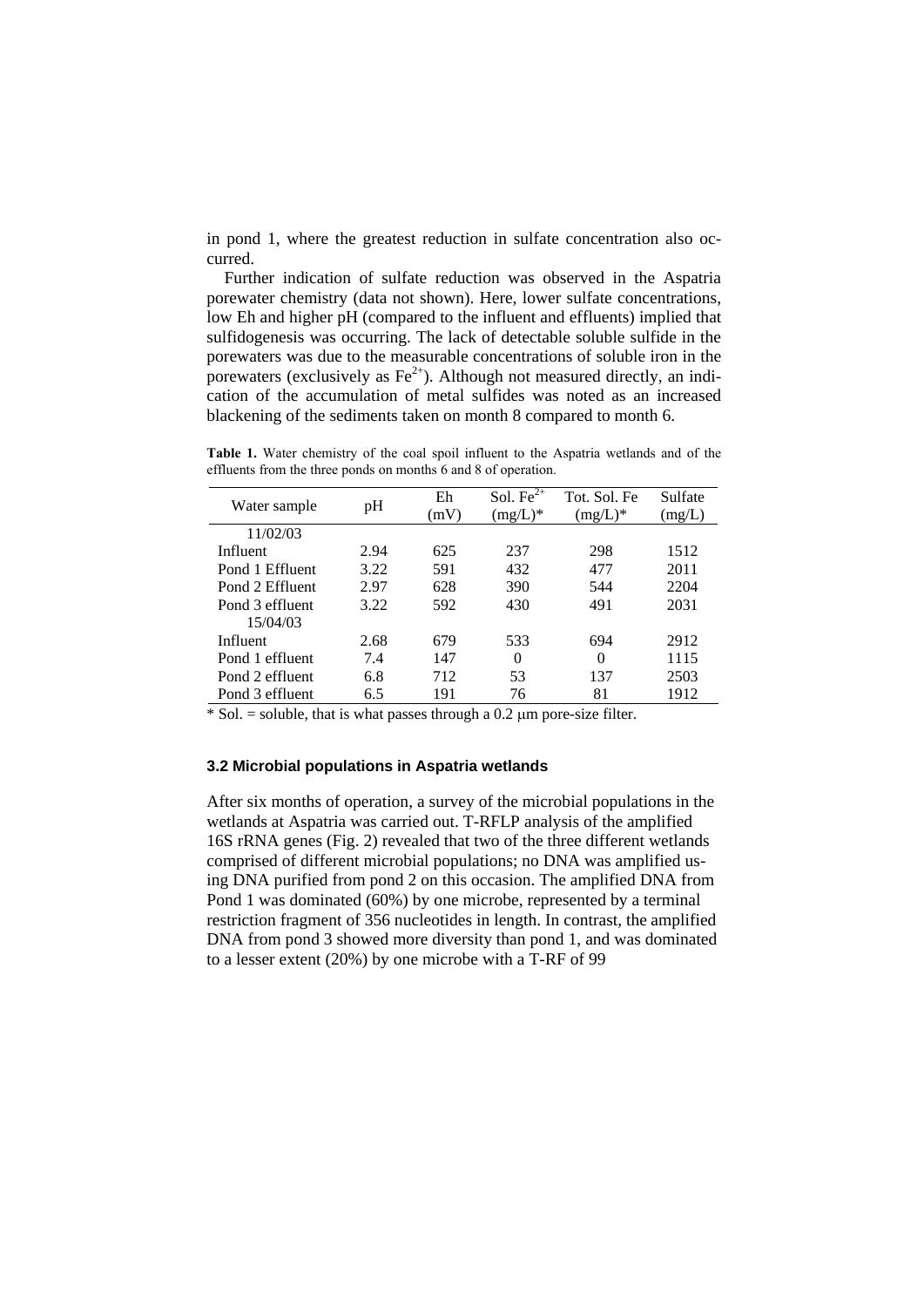

**Fig. 2.** Diversity and relative abundance of bacteria in Aspatria wetlands as revealed by T-RFLP analysis. 16S rRNA genes were amplified using DNA purified from pond 1 (solid bars) and pond 3 (stripped bars). The size of the terminal restriction fragments (T-RFs) is given in nucleotides (n.t.).

nucleotides. Four microbial species were apparently common to both wetlands.

On the second sampling occasion, the populations of ponds 1 and 3 had changed (data not shown). The dominant microbe in pond 1 on the first sampling occasion decreased in prevalence from 60% to 15, while the other microbes increased in predominance. The same was true for pond 3. On this occasion, DNA was amplified from pond 2 sediment samples, and T-RFLP analysis revealed it to have a different population than the other two ponds. Multiple samples taken from each of the ponds on this sampling event showed that there was little spatial variation in terms of microbial populations within a pond, indicating that this was not the cause of the observed differences in populations of the three ponds.

#### **3.3 Identification of the dominant microbes in Aspatria pond sediment**

To further identify and understand the roles of the microbes present in the Aspatria sediment samples, 16S rRNA gene libraries were constructed. Sequencing of the cloned genes revealed the majority of the microbes were cellulose-utilizing microbes (Table 2), or were unidentified microbes from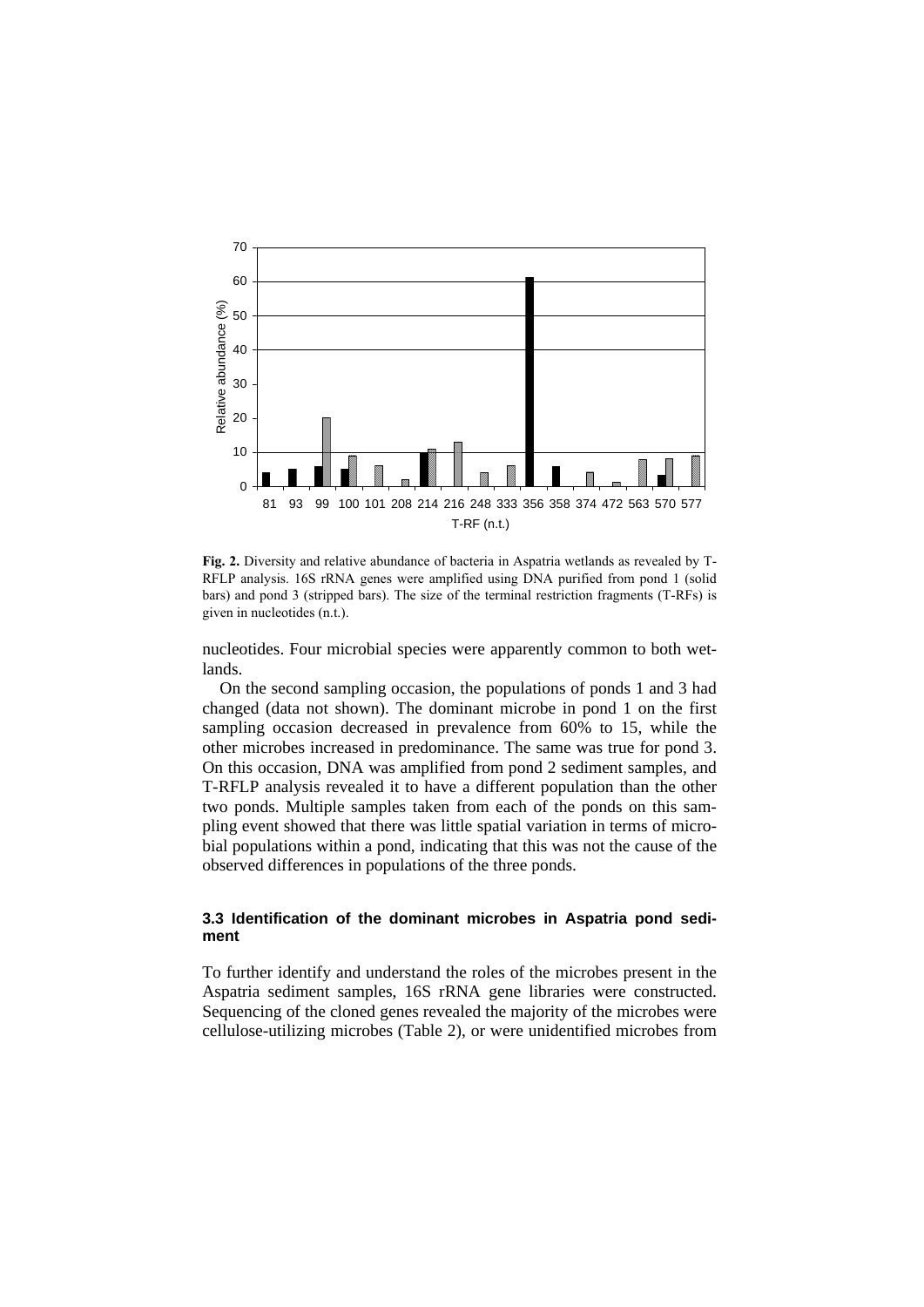similar habitats. Sequence analysis was also able to allow assignment of one of the major T-RFs (356 n.t.) to clone ASP11.

**Table 2.** The nearest related microbe (and the percent identity of the two 16S rRNA genes) of the dominant cloned genes from Aspatria ponds 1 (ASP1x) and 3 (ASP3x), where x represents the clone number.

| Clone             | Closest relative<br>and % homology          | Comments                                                       |  |
|-------------------|---------------------------------------------|----------------------------------------------------------------|--|
| ASP <sub>11</sub> | Fibrobacter spp. $\sim$ 92                  | <i>Fibrobacter</i> spp. are anaerobic cel-<br>lulose degraders |  |
| ASP12             | Clostridium spp. $\sim$ 93                  |                                                                |  |
| ASP <sub>13</sub> | Soil isolate from anoxic soil<br>98.9       |                                                                |  |
| ASP14             | uncultured bacteria 97.6                    | found in anaerobic wastewater<br>treatment plants              |  |
| ASP <sub>15</sub> | uncultured microbe 99.2                     | from an anaerobic consortium                                   |  |
| ASP16             | pASP33 98.5                                 |                                                                |  |
| ASP31             | Pseudoxanthomonas<br><i>taiwanensis</i> 100 | cellulolytic                                                   |  |
| ASP32             | Xanthomonas spp. 94.7                       | 96.3 % homology with pASP11                                    |  |
| ASP33             | <i>Brevundimonas diminuta</i> 90.1          | Brevundimonas spp. are cellobiose<br>utilizers                 |  |
| ASP35             | uncultured bacteria<br>- 92.6               | found in anaerobic wastewater<br>treatment plants              |  |
| ASP36             | Stenotrophomonas<br>acidaminiphila 100      | aerobe from UASB reactor                                       |  |
| ASP37             | Rumen clones $\sim$ 90                      |                                                                |  |
| ASP38             | Clostridium Vincentia 98.9                  | <i>Clostridium</i> spp. are cellulolytic<br>anaerobes          |  |

### **3.4 Sulfate-reducing bacterial populations in Aspatria wetlands**

As sulfate reduction is of major importance to AMD remediation by compost wetlands, we also focussed the sulfate-reducing bacteria in the wetlands. Since the majority of the bacteria in the wetlands were not SRB, we followed SRB populations by targeting a gene encoding an enzyme specific to sulfate reduction, the *apsA* gene. T-RFLP analysis of the *apsA* gene revealed similar populations of SRB in all three wetlands. Each was dominated by one or two T-RFs (data not shown), which were common to all three ponds.

As with the 16S rRNA gene, the identities of the SRB were revealed by sequencing the cloned genes from the wetlands (data not shown). Two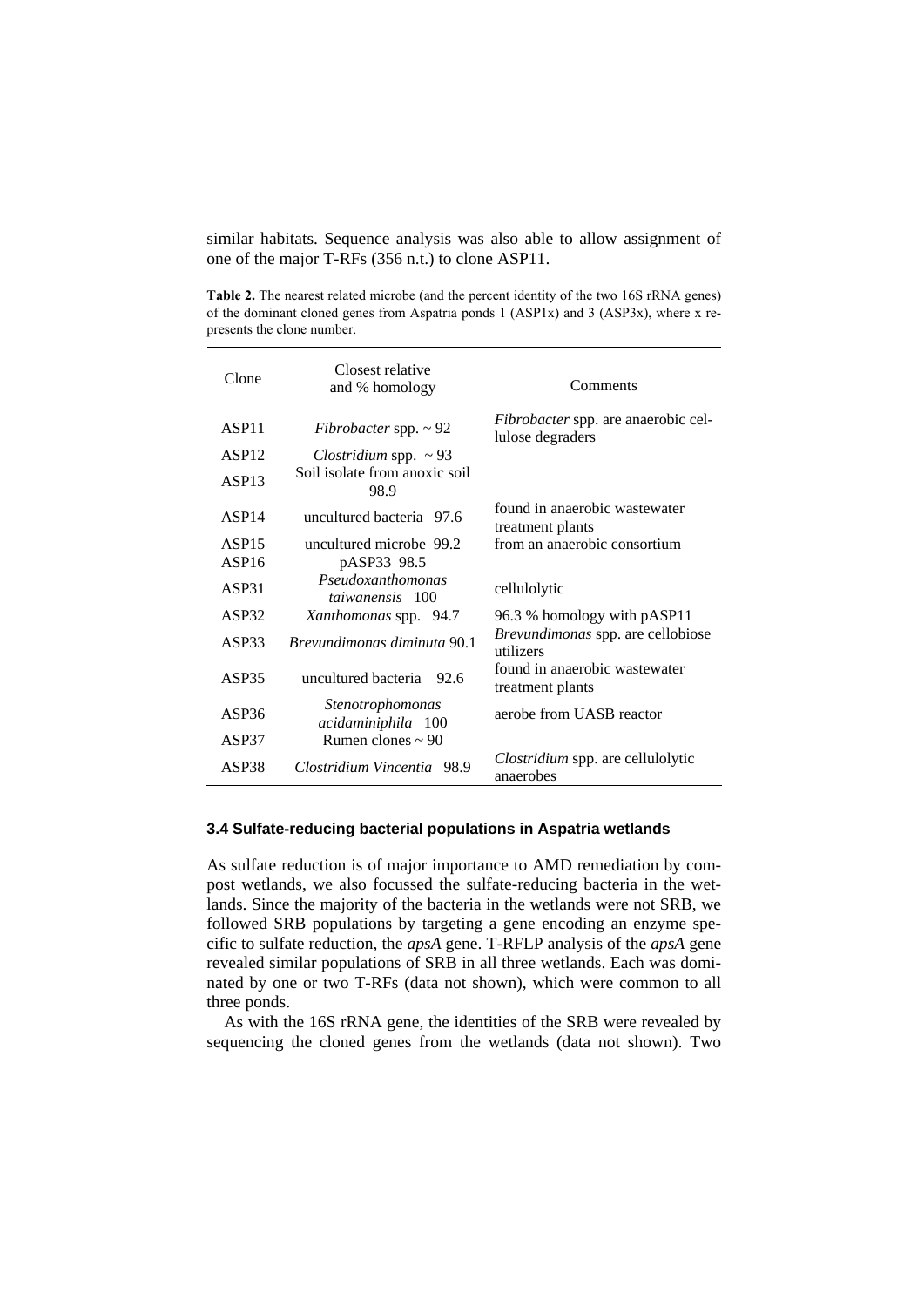clones obtained were highly related to each other. Comparison of the eight cloned genes with those in public databases revealed that they were all members of the genus *Desulfovibrio*, but none was significantly related to any described species of this well-known genus of sulfate-reducing bacteria.

### **4 Discussion**

Three compost wetlands were constructed at an abandoned coal mine near Aspatria, U.K., to evaluate the suitability of this technology to treat the highly acidic, metal laden water that originated in the nearby coal spoil. The three wetlands (or ponds) were filled with paper pulp mill waste, dried sewage sludge or a mixture of the two to determine their effectiveness in serving as growth and energy source for the microbial activities that are key to AMD remediation (see Eqs. 1 and 2).

Six months after flow of the coal spoil runoff through the wetlands started, a monitoring programme was initiated to study the effectiveness of the wetlands for AMD remediation and to assess microbial populations in the three ponds. In the intervening two months between sampling, the concentrations of dissolved iron, protons (measured as a decrease in pH), and sulfate in the influent AMD increased, apparently as a result of the lack of rainfall in that time period.

During the same two months there was a marked improvement in the wetland effluents. The concentration of dissolved iron dropped to between 12 to 18% in pond 2 and 3 effluents, while none was detected in pond one effluent (lower limit of iron detection is 0.01 mg/L). The decrease in iron concentration in the effluents was accompanied by a decrease in sulfate concentration and an increase in pH, with pond 1 again the best performing pond (in terms of AMD remediation).

Terminal restriction fragment analysis was used to investigate the microbial populations in these wetlands. The initial results showed that the populations differed between ponds 1 and 3 (no DNA was amplified from pond 2), both in terms of the number of different microbes detected and in terms of the relative abundance of the microbes. Two months later, the populations had changed, and the microbe that dominated the early samples was not as prevalent in the latter samples. Interestingly, the populations of the 3 ponds began to appear to be converging (with each sharing more T-RFs of the same size). The dominant microbes in ponds 1 and 3 were identified by 16S rRNA gene sequence, and in the majority were cel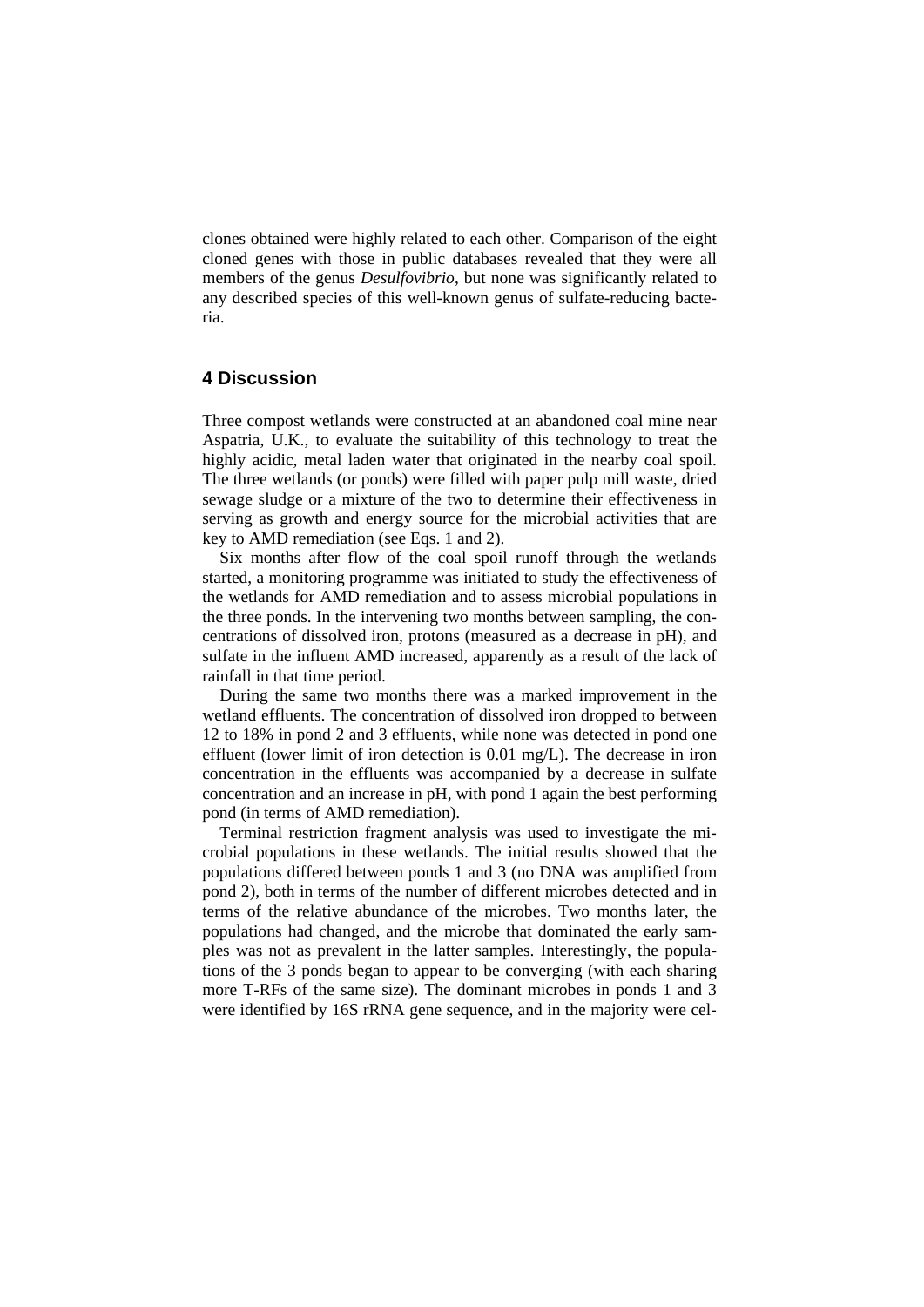lulolytic or were closely related to microbes found in anaerobic environments, such as anaerobic wastewater treatment bioreactors.

No sulfate-reducing bacteria were identified by 16S rRNA gene analysis, presumably because they form only a minor component of the total microbial population. To detect and identify SRB in the Aspatria sediment samples, it was necessary to target the *apsA* gene, which encodes for an enzyme that is involved in the reduction of sulfate to sulfide. Analysis of the SRB communities revealed that they were very similar in each of the three wetlands on both sampling occasions. The dominant SRB detected at Aspatria were all members of the genus *Desulfovibrio*, a well-studied genus of SRB with no described species that is able to use acetate as electron donor for sulfate reduction.

To further understand the underlying principles of AMD remediation by compost wetlands, it is important to understand the microbes that are driving the key biogeochemical reactions. Aside from sulfate-reduction, it is also important to know how the compost provides the key chemicals that fuel the SRB. Our studies indicate that an important step in this pathway is cellulose degradation, and that acetate is not important for sulfate reduction at Aspatria. Further analysis of microbial communities in compost based wetlands, coupled with biochemical studies will lead to a better understanding of these reactions, and ultimately allow for rational design of wetlands and better predication of their useful lifetime.

#### **Acknowledgements**

This work has been carried out under the LINK Biorem 4 project "ASURE", supported through the BBSRC (grant # 5/BRM18412) and with support from the industrial partners IMC Group Consulting Ltd., Parkhill Estates Ltd., Rio Tinto Technology, and The Scottish Coal Company Ltd. We also acknowledge the contributions to the ASURE Project made by our colleagues at the University of Newcastle.

#### **References**

- Altschul SF, Madden TL, Schaffer AA, Zhang J, Zhang Z, Miller W, Lipman DJ (1997) Gapped BLAST and PSI-BLAST: a new generation of protein database search programs. Nucleic Acids Res. 25, 3389-3402
- Banks D, Younger PL, Arnesen R-T, Iversen ER, Banks SB (1997) Mine-water chemistry: the good, the bad and the ugly. Environ. Geol. 32, 157-174
- Berthelet M, Whyte LG, Greer CW (1996) Rapid, direct extraction of DNA from soils for PCR analysis using polyvinylpolypyrrolidone spin columns. FEMS Microbiol. Lett. 138, 17-22